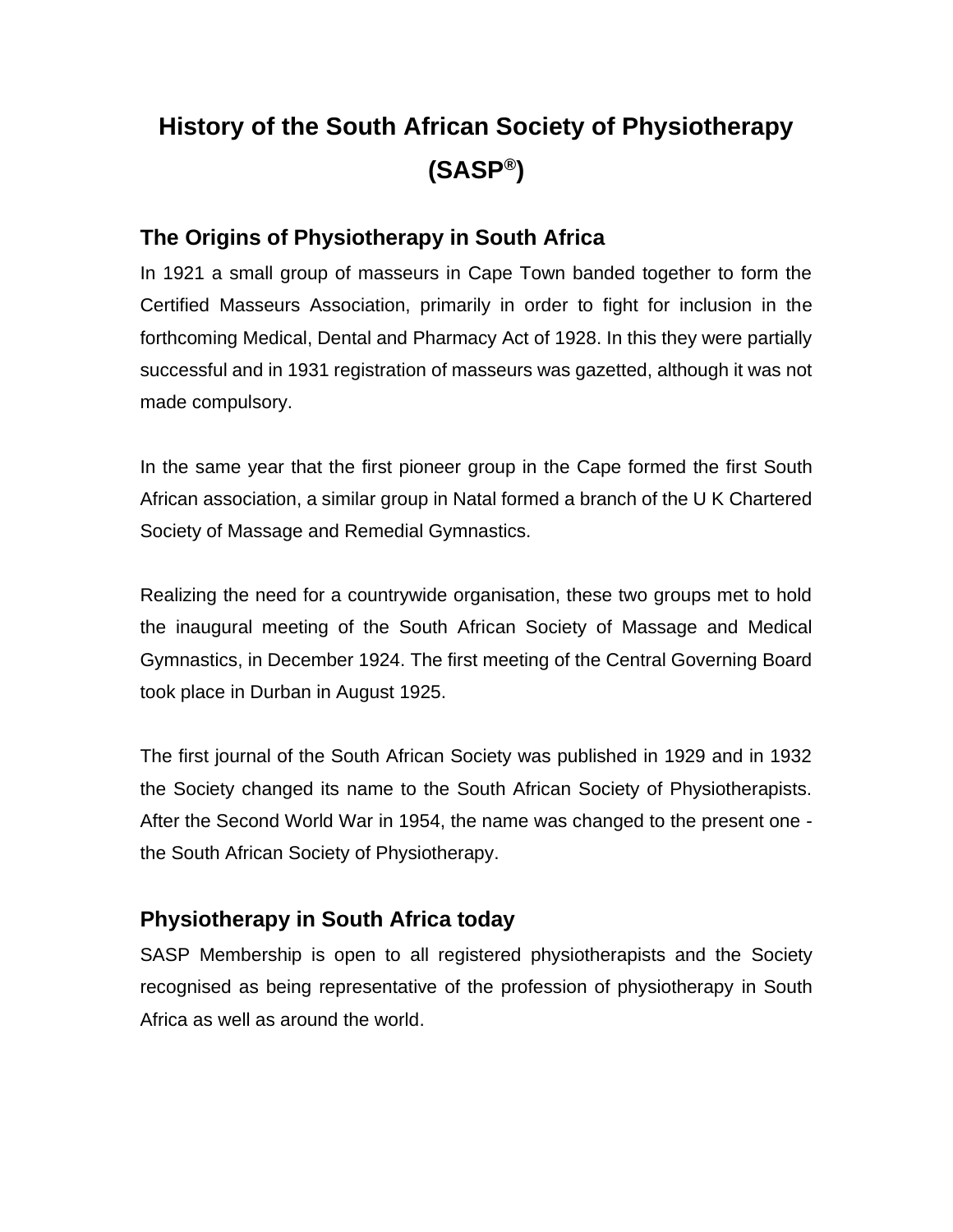The Society has the dual objectives of ensuring the highest possible standard of physiotherapy services to all peoples throughout South Africa, and of ensuring the welfare and advancement of all its member physiotherapists.

The SASP was a founder member of the World Physiotherapy (Previously known as the World Confederation for Physical Therapy or WCPT), representing 125 countries and over 660 000 physiotherapists from different parts of the world.

The SASP Research Committee facilitates research into all aspects of physiotherapy. It will also allow the private and business sectors to contribute to research in health care pertaining to physiotherapy intervention.

Evidence-based and best practice is a high priority of the SASP and is committed to a national quality improvement programme and is in the process of developing Evidence Statements about conditions applicable to the needs of the South African population.

### **Physiotherapy Education**

Although the original training courses offered were 3-year diploma courses based on the syllabus of the Chartered Society of Physiotherapy, the trend towards degree courses started in the late 1940s. All eight training institutions now offered a 4-year university B.Sc. Physiotherapy or B Physio courses, with honours status.

The Physiotherapy, Podiatry and Biokinetics (PPB) Professional Board, one of the 12 Professionals Boards of the Health Professionals Council of South Africa (HPCSA) develops the scope of profession and lays down minimal standards for training courses for Physiotherapy. All universities offering physiotherapy training are associated with academic and affiliated teaching hospitals, and the minimal clinical practice over the four years of training is upwards of 1000 hours. Final examinations include clinical as well as written assignments.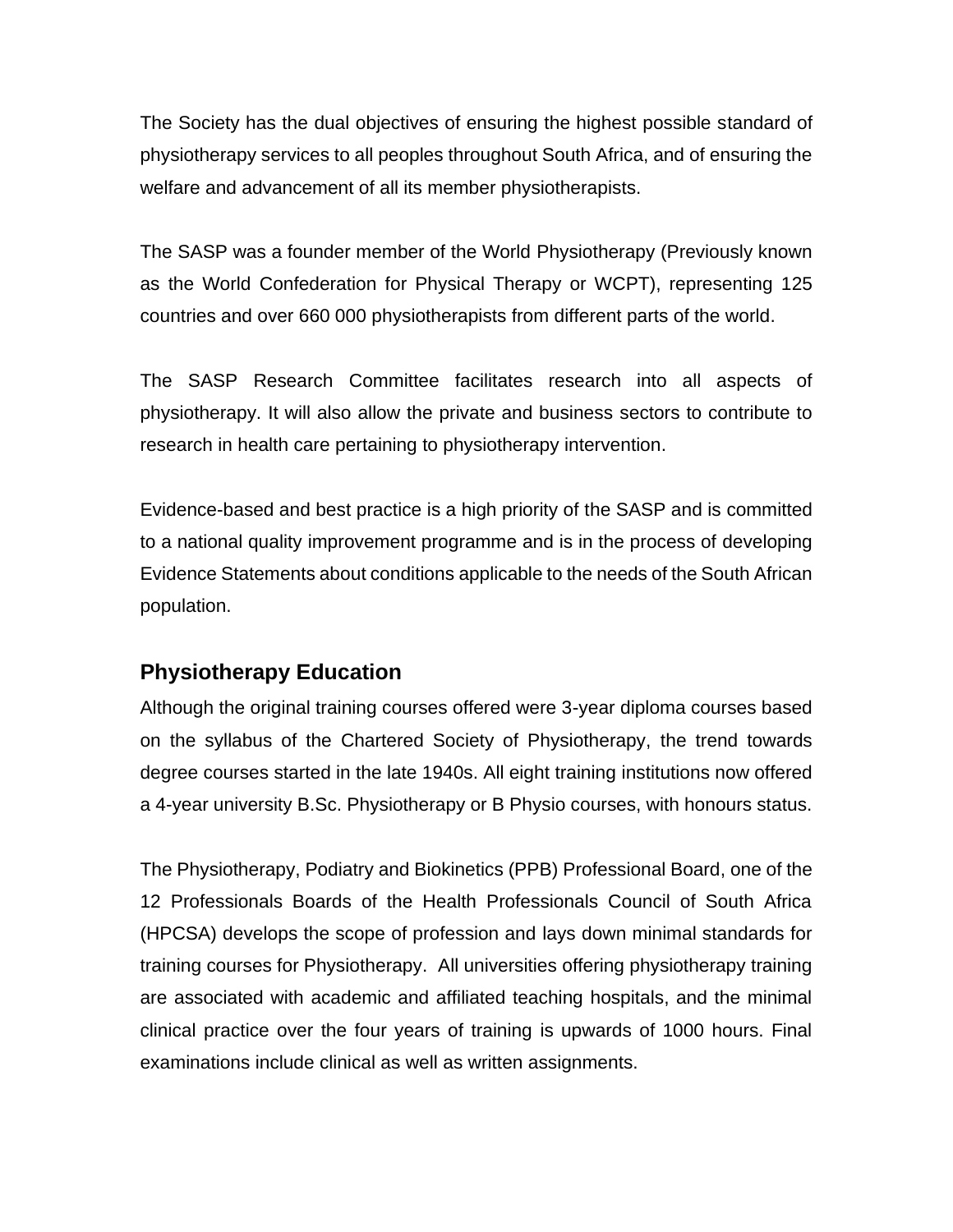All universities require external examiners and the Professional Board carries out inspections of each training centre at approximately 5-year intervals.

Although both universities and the SASP have offered continuing education courses for many years, formal postgraduate education has only developed in the last three decades. Most universities are now offering honours, masters and doctoral programmes.

In both continuing physiotherapy education and postgraduate studies, the most popular clinical fields are neuromusculoskeletal therapy and pain management with neurological rehabilitation/neuro-developmental therapy, intensive care, respiratory therapy, trauma, sports, animal health, women's, community-based rehabilitation and occupational health medicine drawing increasing interest.

#### **Professional Status**

Compulsory registration of physiotherapy qualifications was established gradually in different magisterial districts during the 1960s. In 1971 provision was made for the establishment of separate professional boards under the umbrella of the South African Medical and Dental Council, and the Professional Board for Physiotherapy was the first of these boards to be established, in 1974. Since then, registration of recognised physiotherapy qualifications has been a prerequisite for practice in South Africa.

In 1985 physiotherapists were granted First Line Practitioner status when the rule requiring formal medical referral was reworded. Physiotherapists can therefore evaluate, diagnose, treat and refer patients as needed to Specialists and for basic X-rays. Sick notes from physiotherapists should also be accepted.

Physiotherapists are experts in exercise prescription, which is a modality used in almost all physiotherapy interventions. The scope of physiotherapy profession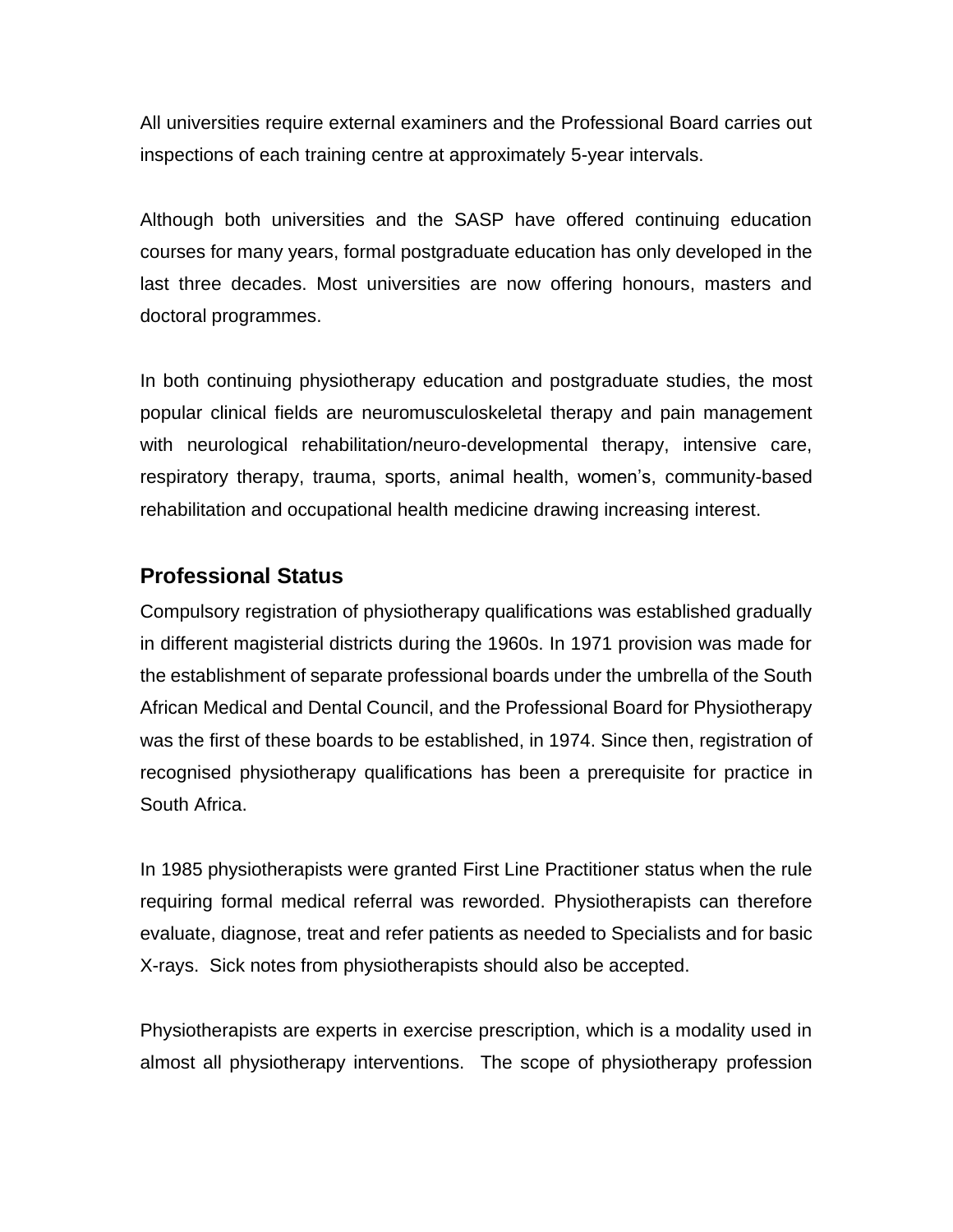covers a wide variety of conditions from the acute stage of injury or disease to final stage rehabilitation, including return to work, sport and social activities.

#### **The future**

As per updated statistics from the HPCSA dated 2 August 2021, the number of registered physiotherapists is 8354, although it is uncertain how many of these physiotherapists are still working or in South Africa. This gives an estimated physiotherapist: population ratio of 1: 6823.

The profession must look at ways and means of increasing the number of physiotherapy graduates, as well as giving consideration to the training of other categories of health workers. Unfortunately, the approved Diploma in Physiotherapy Technology that had been approved since 2002 could not be commenced due to the lack of a service provider.

Undoubtedly, also, the provision of services has become more community based, with the focus being on promotive and preventive health care. Physiotherapists are trained to serve the community in which they live. At the same time, the needs of these communities must not be underestimated and it is essential that the resources of tertiary level care are available to even the most isolated communities. The responsibility for the planning and provision of services in the community must remain with the graduate physiotherapist.

At the one end of the spectrum, therefore the current involvement of the profession is with the provision of physiotherapy care according to the needs of the very diverse population. At the opposite end, the tertiary level issues of research and specialisation are assuming increasing importance.

Physiotherapists, throughout the country, are working towards Universal health coverage in order for quality physiotherapy care to becoming available to all